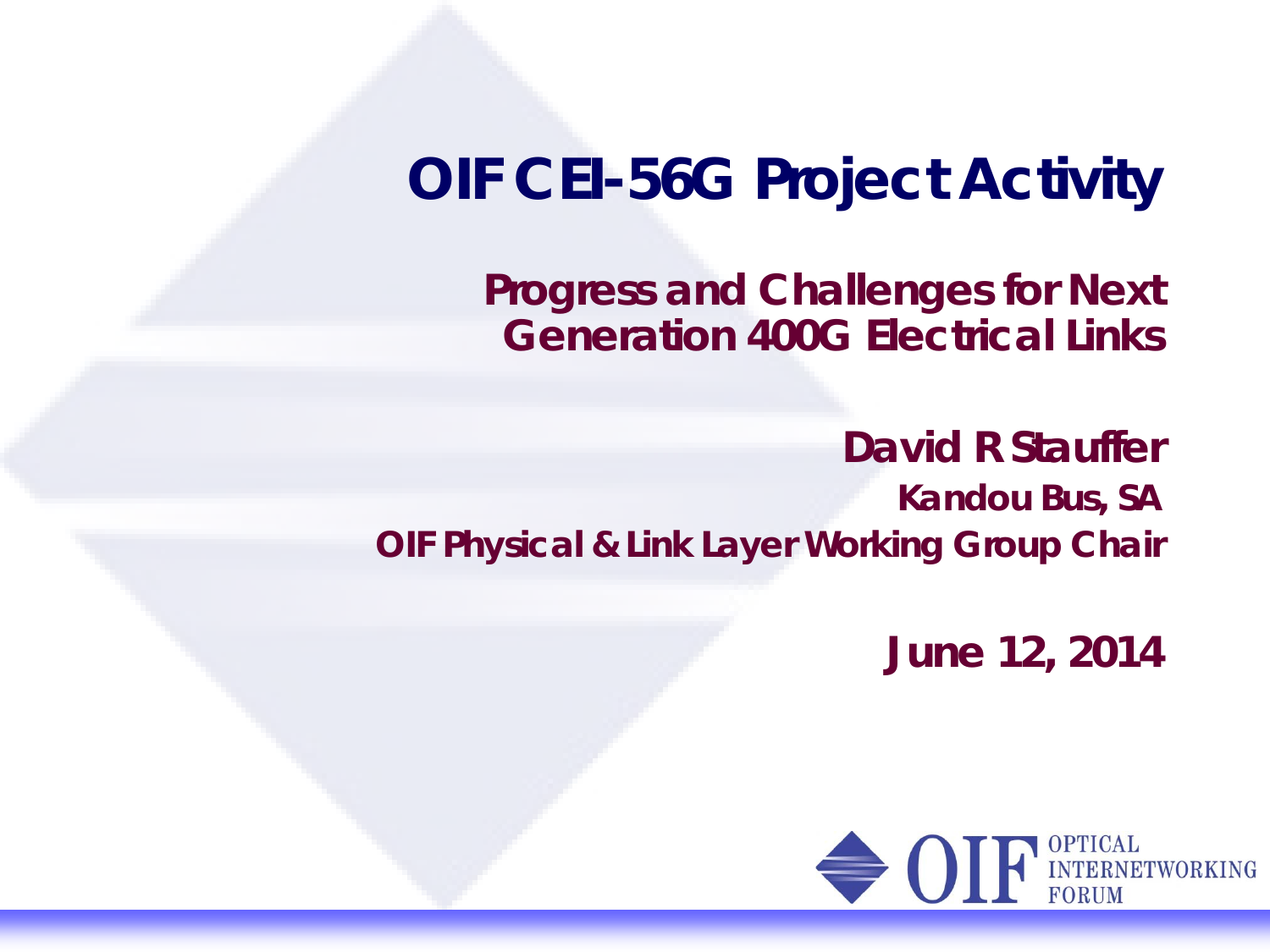#### Electrical Implementation Agreements

- **CEI IA is a clause-based format supporting publication of new clauses over time:**
	- **CEI-1.0: included CEI-6G-SR, CEI-6G-LR, and CEI-11G-SR clauses.**
	- **CEI-2.0: added CEI-11G-LR clause**
	- **CEI-3.0: added work from CEI-25G-LR, CEI-28G-SR**
	- **CEI-3.1: will add CEI-28G-MR and CEI-28G-VSR**
- **CEI-11G and -28G specifications have been used as a basis for specifications developed in IEEE 802.3, ANSI/INCITS T11, and IBTA.**
- **CEI 56G projects are in progress:**
	- **MR: chip to chip**
	- **VSR: chip to module**
	- **XSR: chip to optics engine (separate chips)**
	- **USR: chip to optics engine (2.5D or 3D package)**

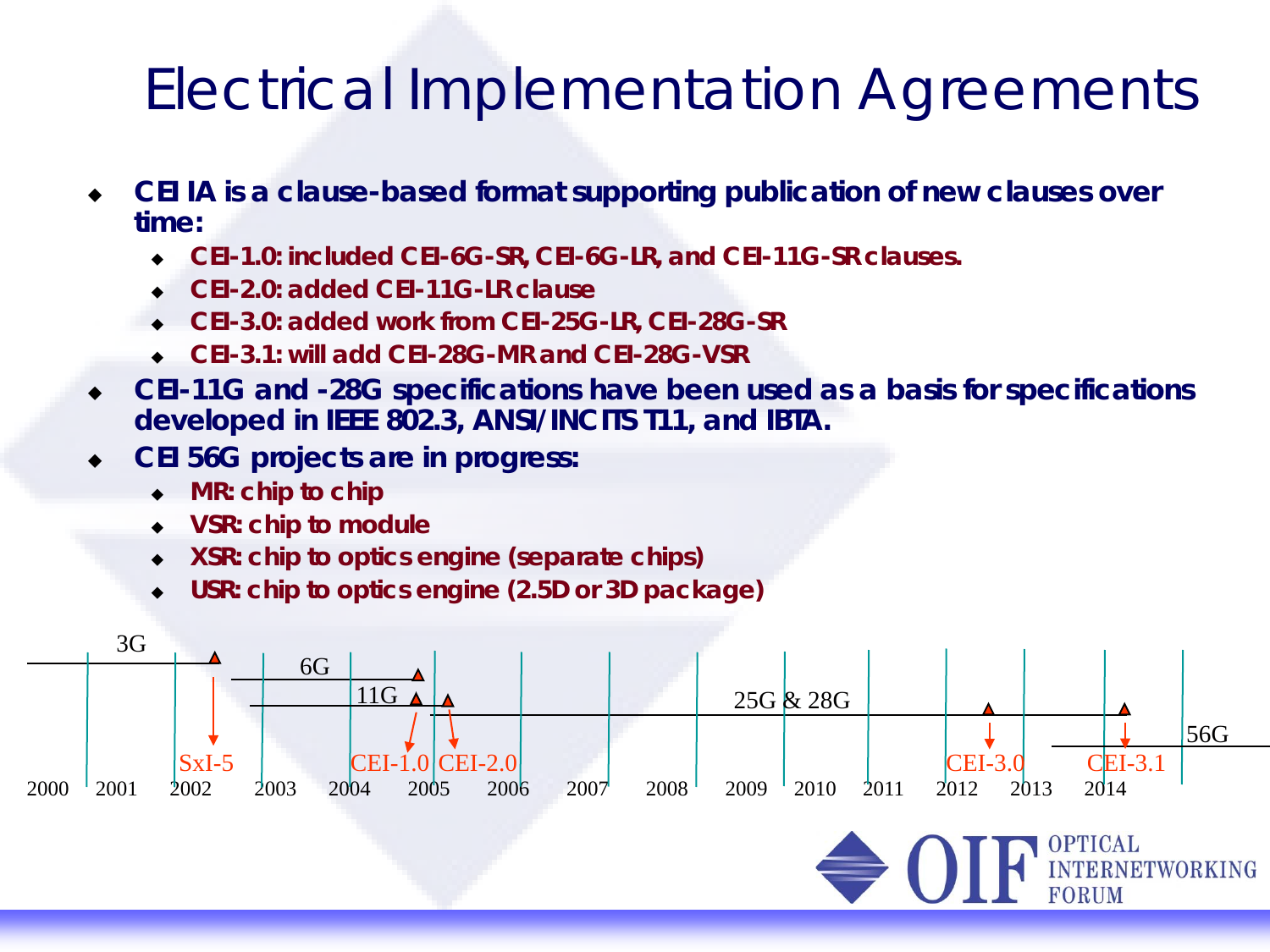# CEI-25G Application Space



**Published in CEI 3.0:**

- **LR: Backplane, passive copper cable.**
- **SR: Chip-to-chip, and chip-to-module.**

**Published in CEI 3.1:**

- **MR: Chip-to-chip, and low loss backplane.**
- **VSR: Chip-to-module (fully retimed optics)**

**OPTICAL** 

**FORUM** 

**INTERNETWORKING**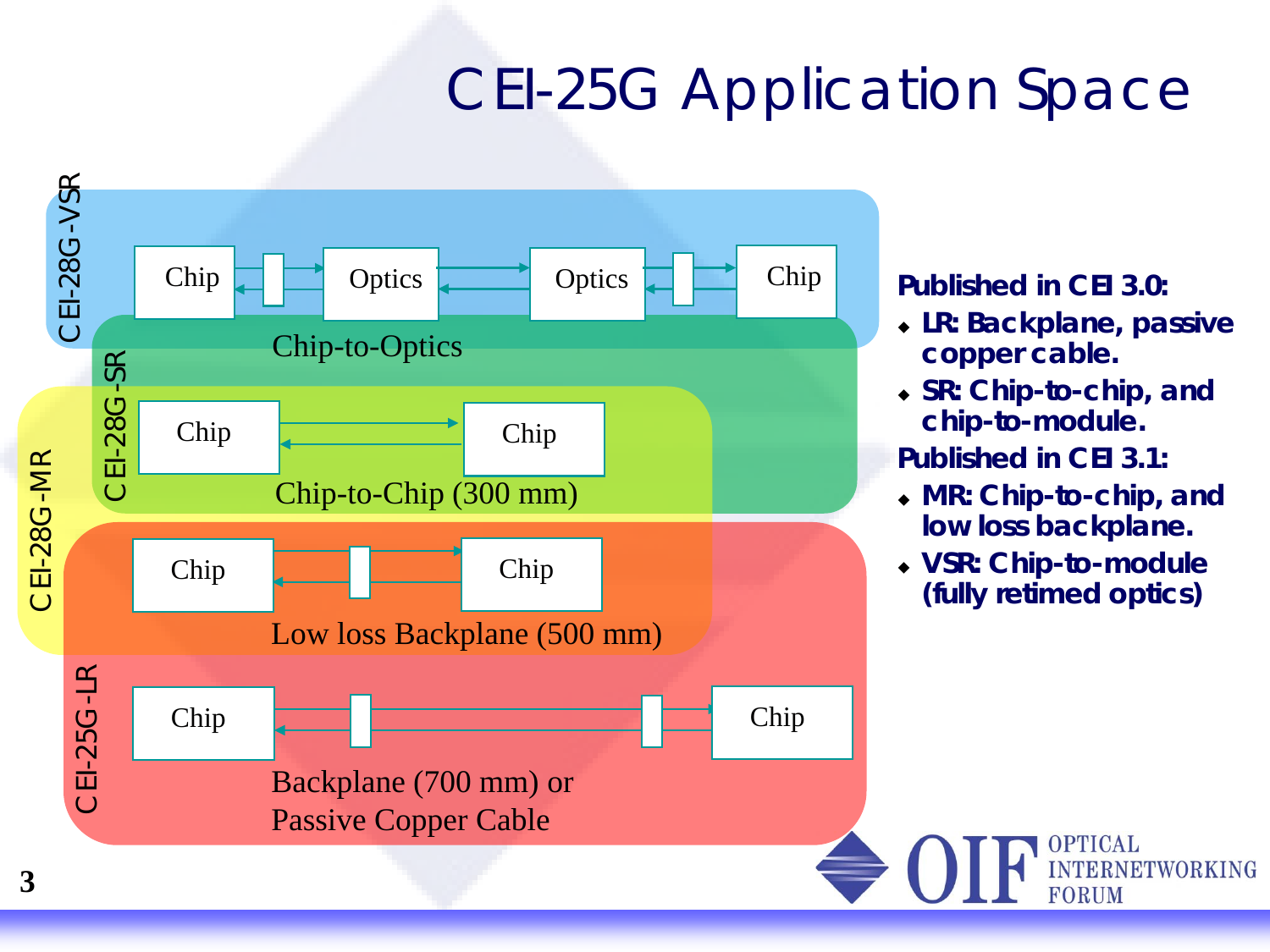#### Next Generation Progress Toward 400G

- **"OIF Next Generation Interconnect Framework" white paper lays out a roadmap for OIF electrical and optical projects to support next generation interconnects.**
- **CEI-56G electrical track projects were started in the Physical & Link Layer Work Group based on the white paper.**
- **Technical contributions have been submitted and debated. These include but are not limited to:**
	- **Investigations of PHY chip requirements and technology**
	- **Investigations of Serdes roadmaps**
	- **Power trade-off investigations**
	- **Alternate signaling investigations**
- **These efforts now enable the OIF to establish paths forward.**
	- **Target to adopt baseline technical proposals this year.**
	- **Target to publish CEI IAs by the end of 2015.**
- **The following charts describe the application spaces that have emerged for CEI-56G, and the challenges and trends that are emerging from this work.**

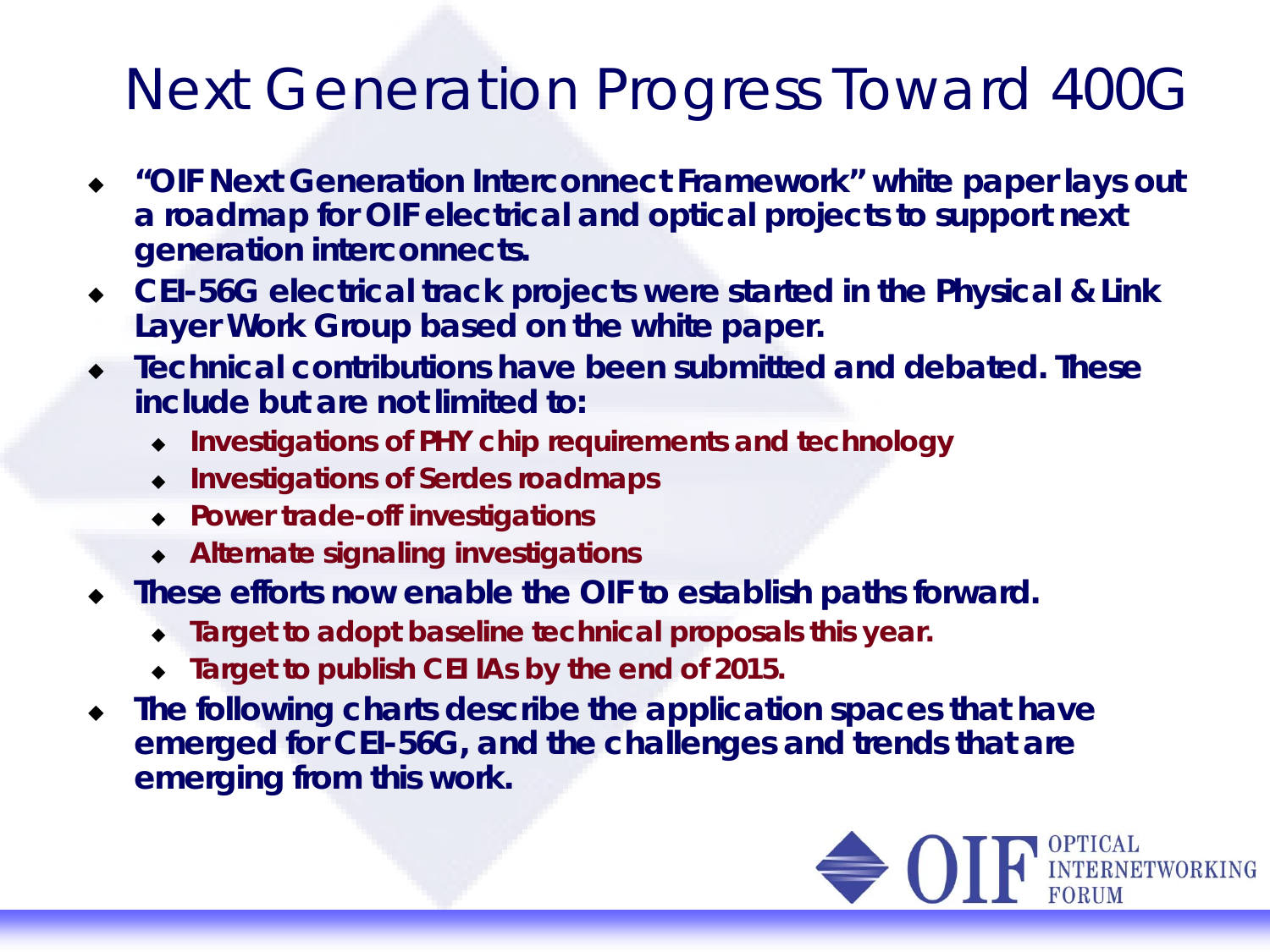# CEI Application Space is Evolving

- **The "OIF Next Generation Interconnect Framework" white paper lays out a roadmap for CEI-56G serial links.**
	- **2.5D and 3D applications are becoming increasingly relevant.**
	- **High function ASICs (such as switch chips) are driving requirements for higher I/O density and lower interface power.**
	- **Chip-to-chip and mid-plane interfaces are becoming more relevant than high loss backplanes (at least in the near-term).**



- **Overall themes emerging:**
	- **Pin density is not increasing fast enough for high density ASICs.**
	- **Power reduction of 30% from one generation to next is not good enough.**

**OPTICAL**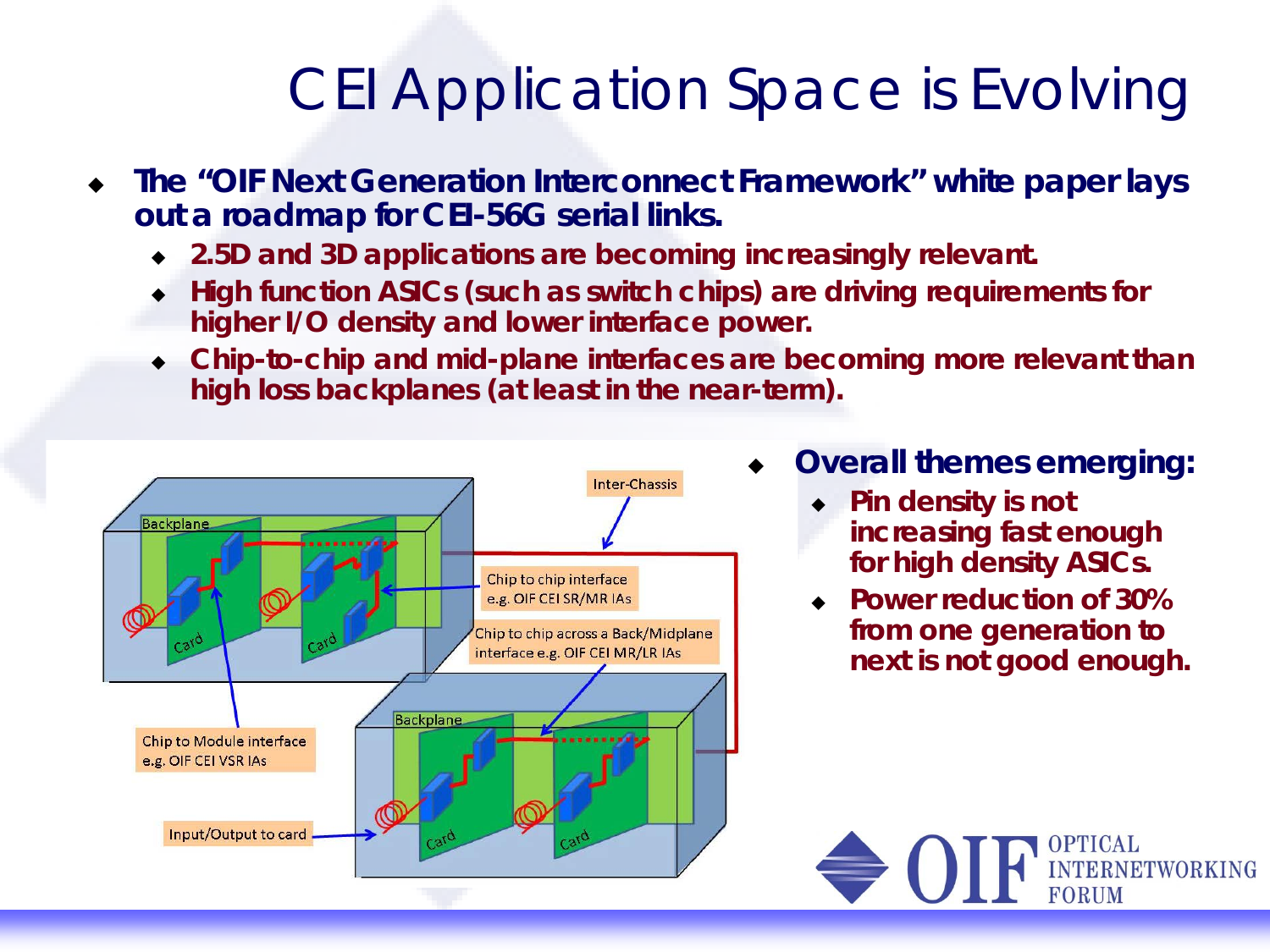# CEI-56G Application Space



#### CEI-56G-USR **CEI-56G Application Space:**

- **MR: Interfaces for chip to chip and midrange backplane.**
	- **50 cm, 1 connector**
	- **15-25 dB loss @14 GHz**
	- **20-50 dB loss @28 GHz**
- **VSR: Chip-to-module**
	- **10 cm, 1 connector**
	- **10-20 dB loss @28 GHz**
- **XSR: Chip to nearby optics engine.**
	- **5 cm, no connectors**
	- **5-10 dB loss @28 GHz**
- **USR: 2.5D/3D applications**
	- **1 cm, no connectors, no packages**

**OPTICAL** 

ERNETWORKING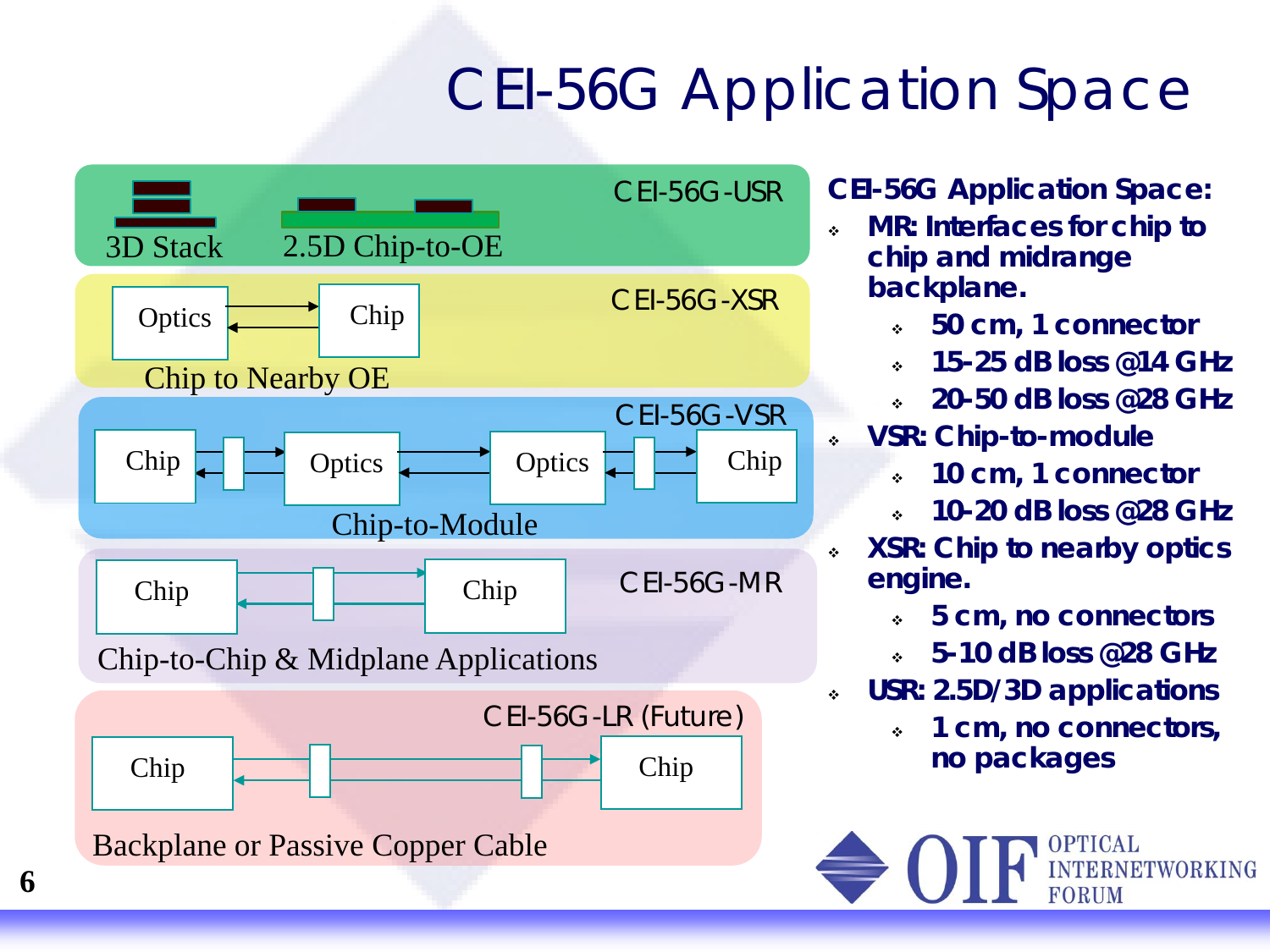# CEI-56G Medium Reach (MR)

- **Chip-to-chip standards must operate at 56 Gb/s to support 2-lane OTU-4 i/f.**
- **Chip-to-chip applications must budget for 20 inches of reach and 1 connector.**
- **Channel insertion loss of 15-25 dB @14 GHz**
	- **28G-MR IL = 20dB @14GHz**
	- **Not expected to improve much for CEI-56G.**
- **Consensus emerging that 56 GBd NRZ is not a viable option for the MR channel.**
	- **PAM-4 or other advanced signaling is needed.**
	- **NRZ limitations are also driving interest in lower baud rates (40 GBd).**





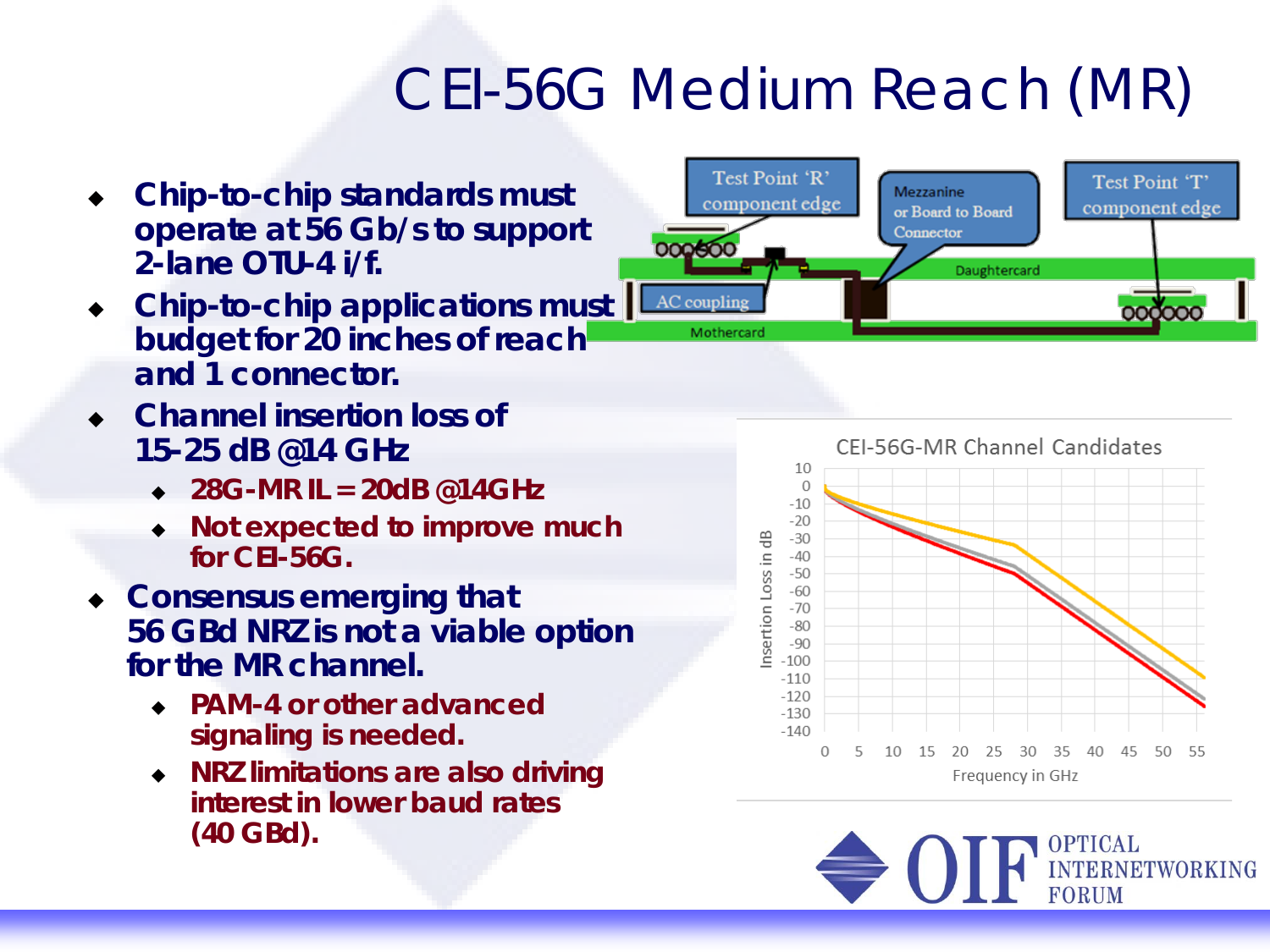## CEI-56G Very Short Reach (VSR)

- **Chip-to-module standards must operate at 56 Gb/s to support 2-lane OTU-4 i/f.**
- **Chip-to-module applications must budget for 6 inches of reach with 1 connector.**
- **VSR specifies Tx and Rx parameters at the connector compliance point** 
	- **This is different from other CEI variants, which specify compliance at chip balls.**
- **Both 56GBd NRZ and 28GBd PAM-4 are viable signaling technologies for VSR channels.**
	- **Selecting NRZ would raise potential compatibility issues with CEI-56G-MR.**



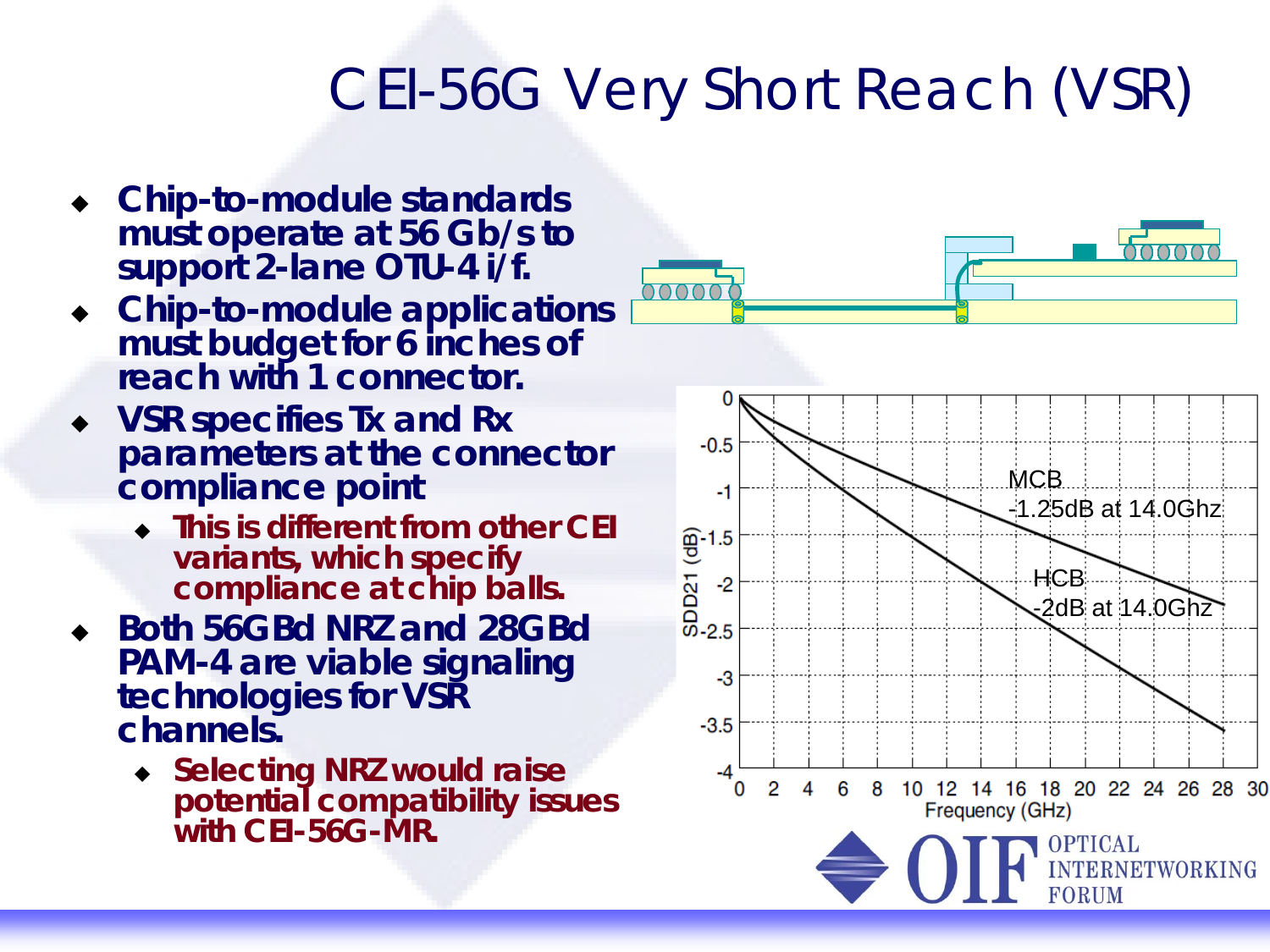#### CEI-56G Extra Short Reach (XSR)

- **Chip-to-OE standards must operate at 56 Gb/s to support 2-lane OTU-4 i/f.**
- **Chip-to-module applications must budget for 5 cm of reach with no connectors.**
- **Application is being driven by large switch chips interfacing to nearby PHY function chips (electrical or optical):**
	- **Pin density is not increasing fast enough to support next generation switch chips.**
	- **Interface power is not decreasing fast enough.**





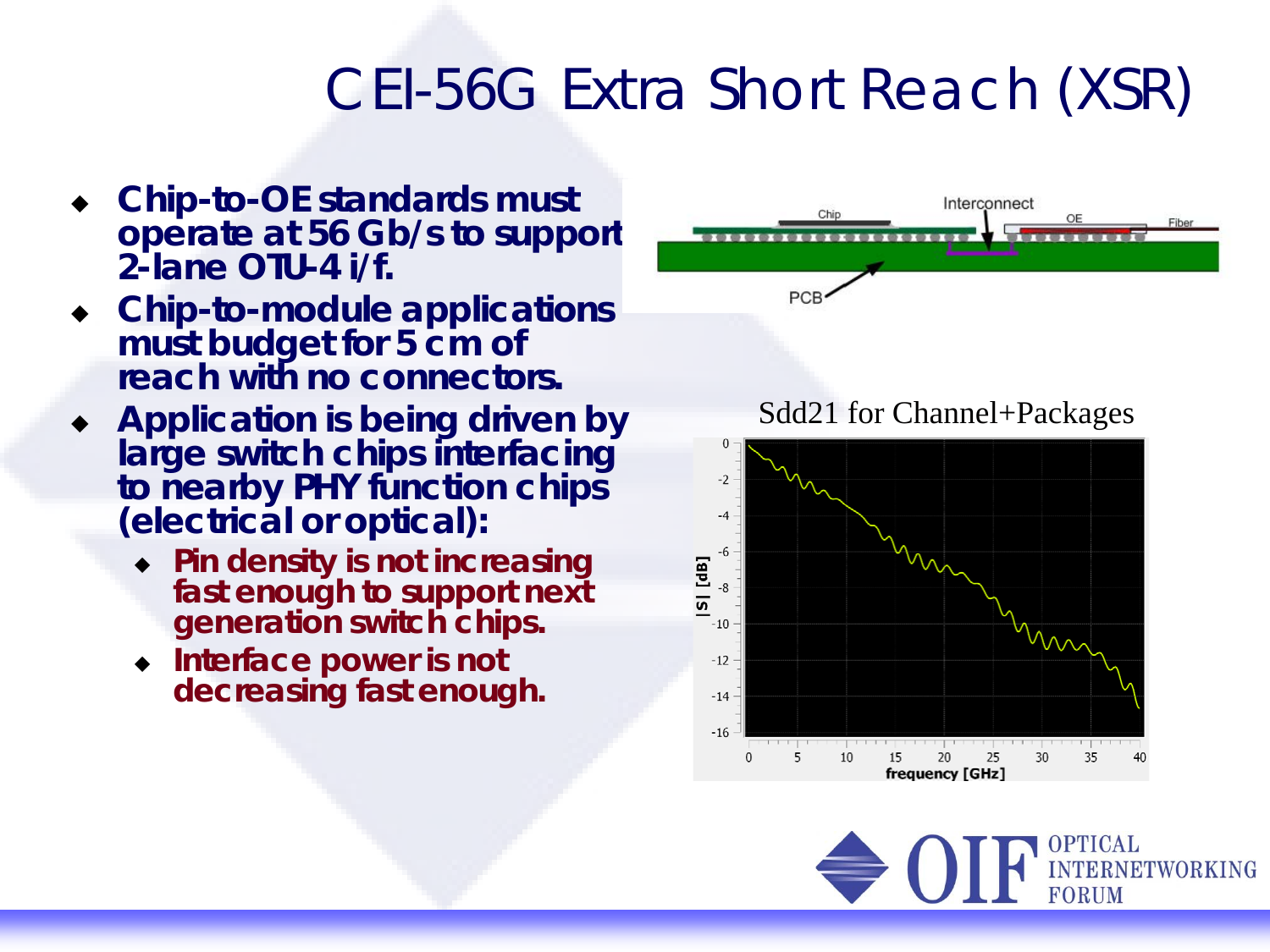# CEI-56G Ultra Short Reach (USR)

- **Chip-to-OE standards must operate at 56 Gb/s to support 2-lane OTU-4 i/f.**
- **Applications must budget for 1 cm of reach with no connectors and with no packages.**
- **Applications:**
	- **Chip to Optics Engine interface over silicon substrate.**
	- **Chip to memory interface over silicon substrate.**
	- **Chip to chip interface where function has been split across multiple die.**
- **A narrow interface is desired for chip-to-OE applications; other applications may be much wider.**
- **Pin density and power is particularly important to applications with wide interfaces.**



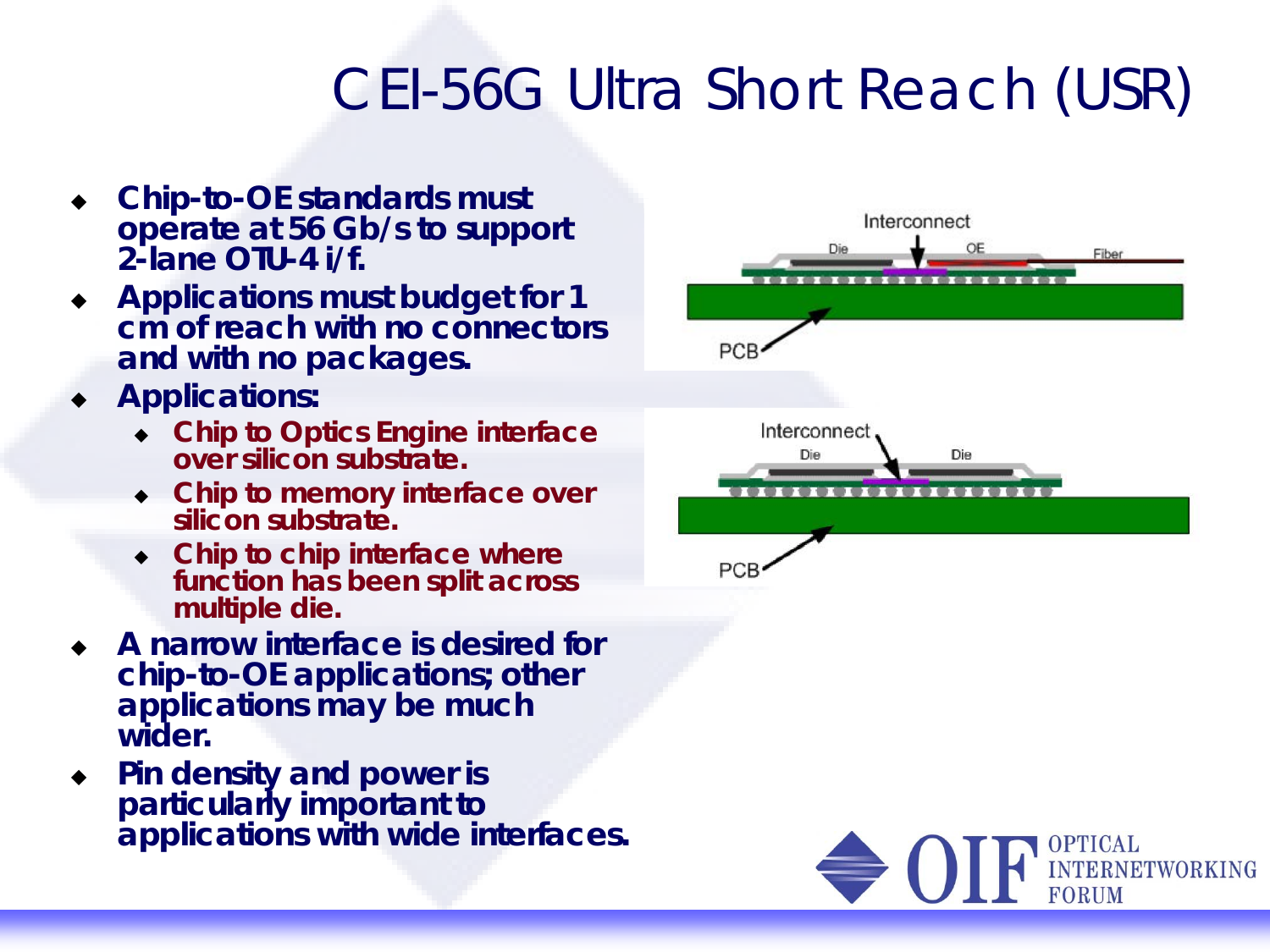## 400G Density Challenges

- **As interface speeds increase, bandwidth density must increase proportionally to maintain the value proposition.**
	- **Number of interface wires to/from the optics module affects physical dimensions and faceplate real estate.**
- **100G Ethernet was initially specified using existing 10Gb/s electrical link technology which hindered adoption, and is now migrating to 25Gb/s electrical link technology.**
	- **Ten 10Gb/s links required per direction => 40 wires for a full duplex lane.**
	- **Faceplate density for early 100G systems was worse than 10G systems.**
	- **Four 25Gb/s links reduces wire count => 16 wires for a full duplex lane.**
- **Faster migration path is needed for 400Gb/s Ethernet:**
	- **Early specifications might assume sixteen 25Gb/s links => 64 wires; but this would limit deployment.**
	- **Migration path to eight 50Gb/s links will be necessary to facilitate widespread adoption => 32 wires.**
- **Reducing I/O counts also reduces power requirements. Power dissipation remains a significant system design issue.**

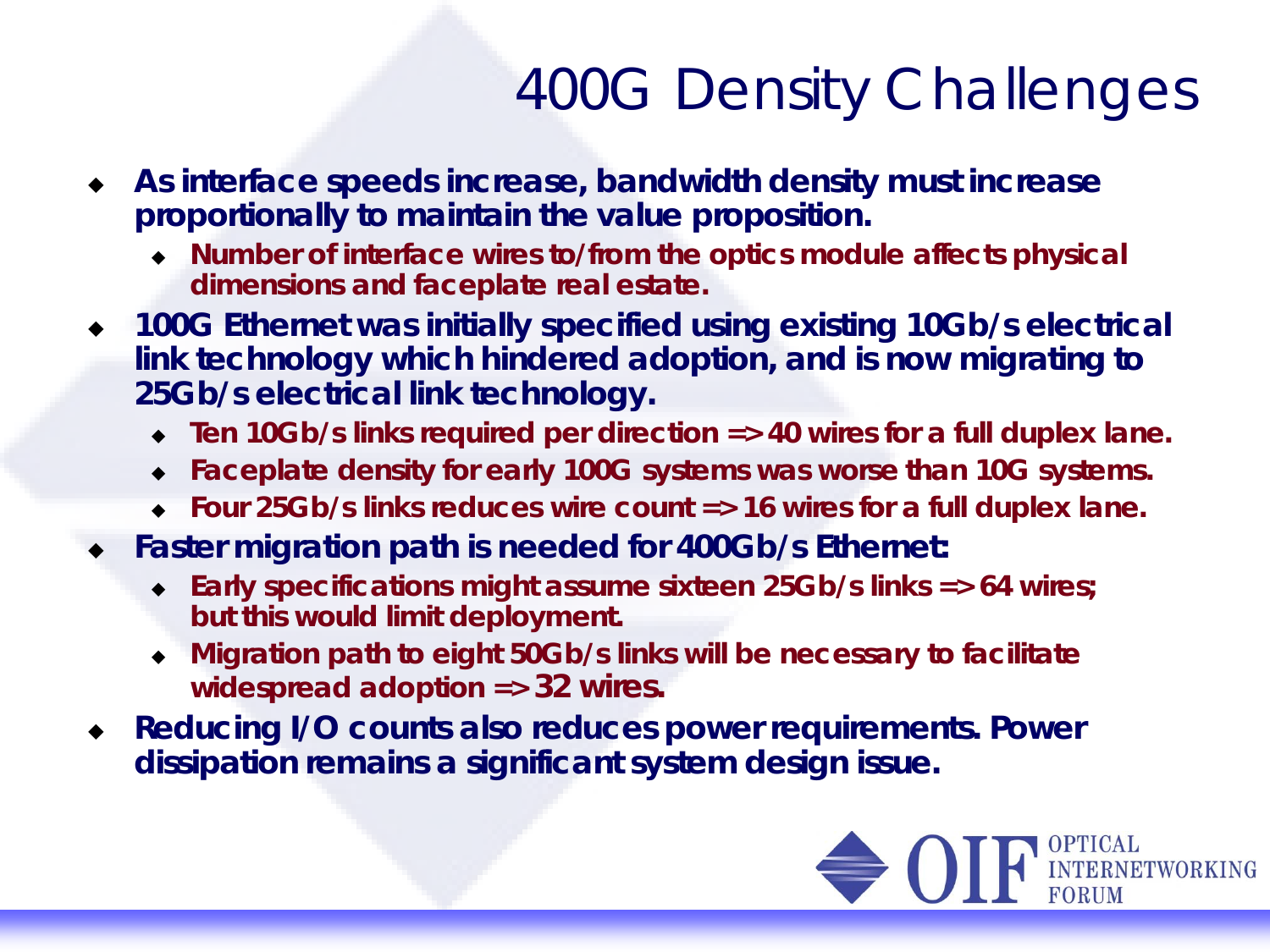# Power Challenges

- **As baud rates increase, energy per bit trends downward while overall power per channel trends upward.**
	- **Each doubling of baud rate results in about 30% less power per bit.**
	- **Reduction in pJ/bit largely driven by process technology node migration.**
	- **In the future, process migration may not be sufficient to sustain similar reductions.**
- **System port density remains constant, and therefore power trend drives system power upward.**
	- **Power/cooling requirements on system are exceeding ability to air cool racks.**
	- **Methods to break the historical trend and <br>
	<b>Methods to break the historical trend and flatten power increases are needed.**
- **Power consumption of the internet is becoming a significant portion of the planet's energy production.**



250 200 150

5

10

14

 $Gb/s$ 

Backplane Serdes Generalized Trend

50

25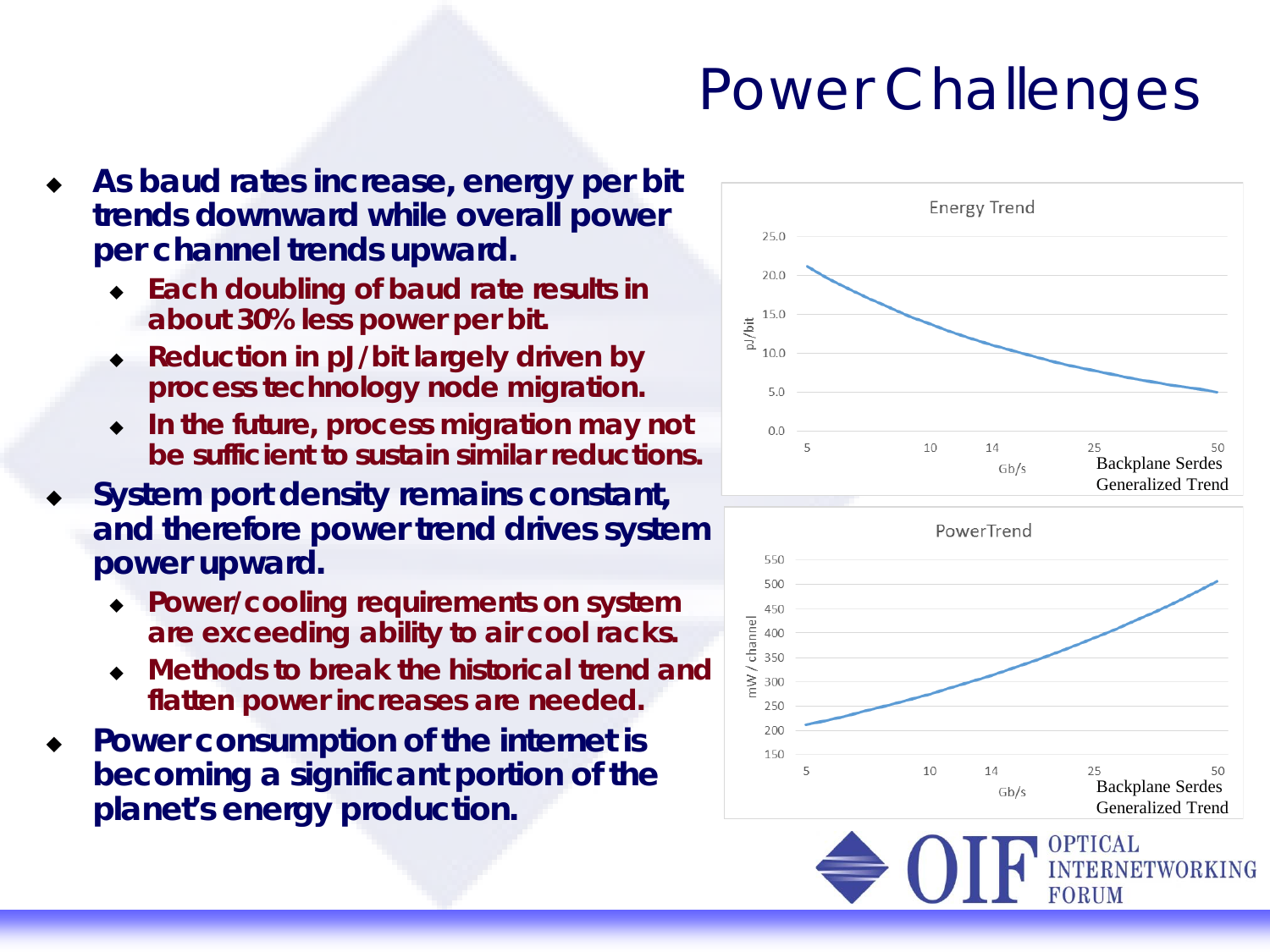## Market Bifurcation

- **Application space for prior generations consisted of SR, VSR, MR, LR applications.**
	- **Similar signaling solution was used for the entire range of applications.**
	- **Common Serdes design was often used, especially on early products.**
- **Chip power limitations for large ASICs is forcing LR/MR Serdes function off chip.**
	- **Signaling for MR/LR may be different from lower loss applications.**
	- **Substantially different Serdes designs with substantially reduced power requirements are required for USR/XSR applications as compared to MR/LR applications.**

Chip-to-chip a close proximity Electrical Interface



Photo Source: Close Proximity Electrical Interface Project Start

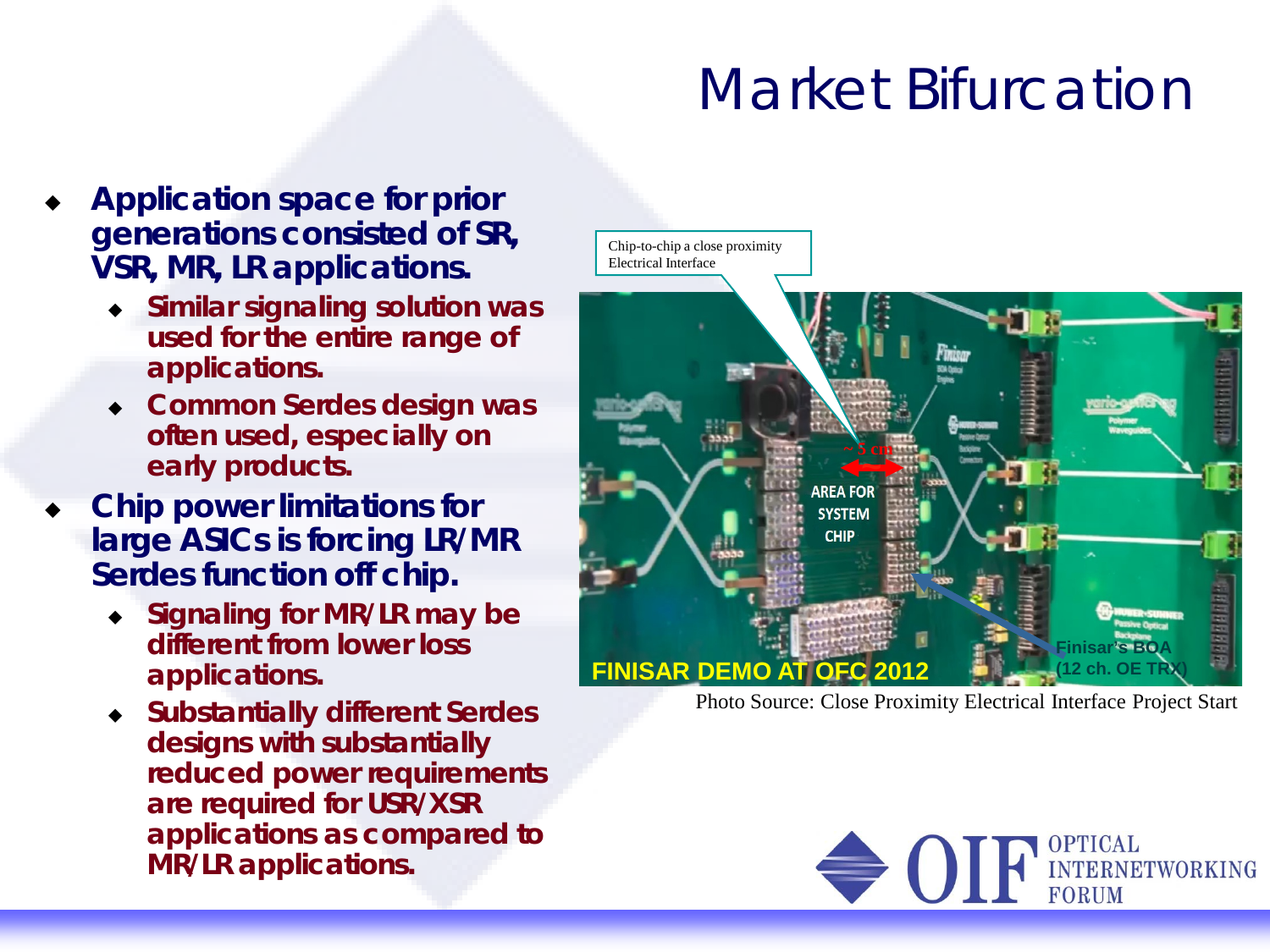## Signaling and Channel Challenges

- **Achieving 25 Gb/s was accomplished through evolution in** *both* **Serdes** *and* **channel technology.**
	- **NRZ FFE/DFE architecture evolved to add CTLE and FEC.**
	- **Better connector technology emerged.**
	- **Better backplane design and manufacturing techniques became common practice.**
- **Advanced signaling will likely be required for MR/LR applications at 56 Gb/s.**
	- **NRZ not viable at losses above 36 dB.**
	- **Most easily achievable channel design improvements were already deployed to support 25 Gb/s.**
	- **PAM-4 or other advanced signaling will be needed to support high loss applications at 56 Gb/s and up.**
- **NRZ is still viable for VSR and lower loss applications.**
	- **LR/MR will likely adopt PAM-4 or another advanced signaling technique.**
	- **XSR/USR will likely adopt NRZ signaling.**
	- **VSR signaling is to be determined.**





**OPTICAL** 

**FORUM** 

**INTERNETWORKING**